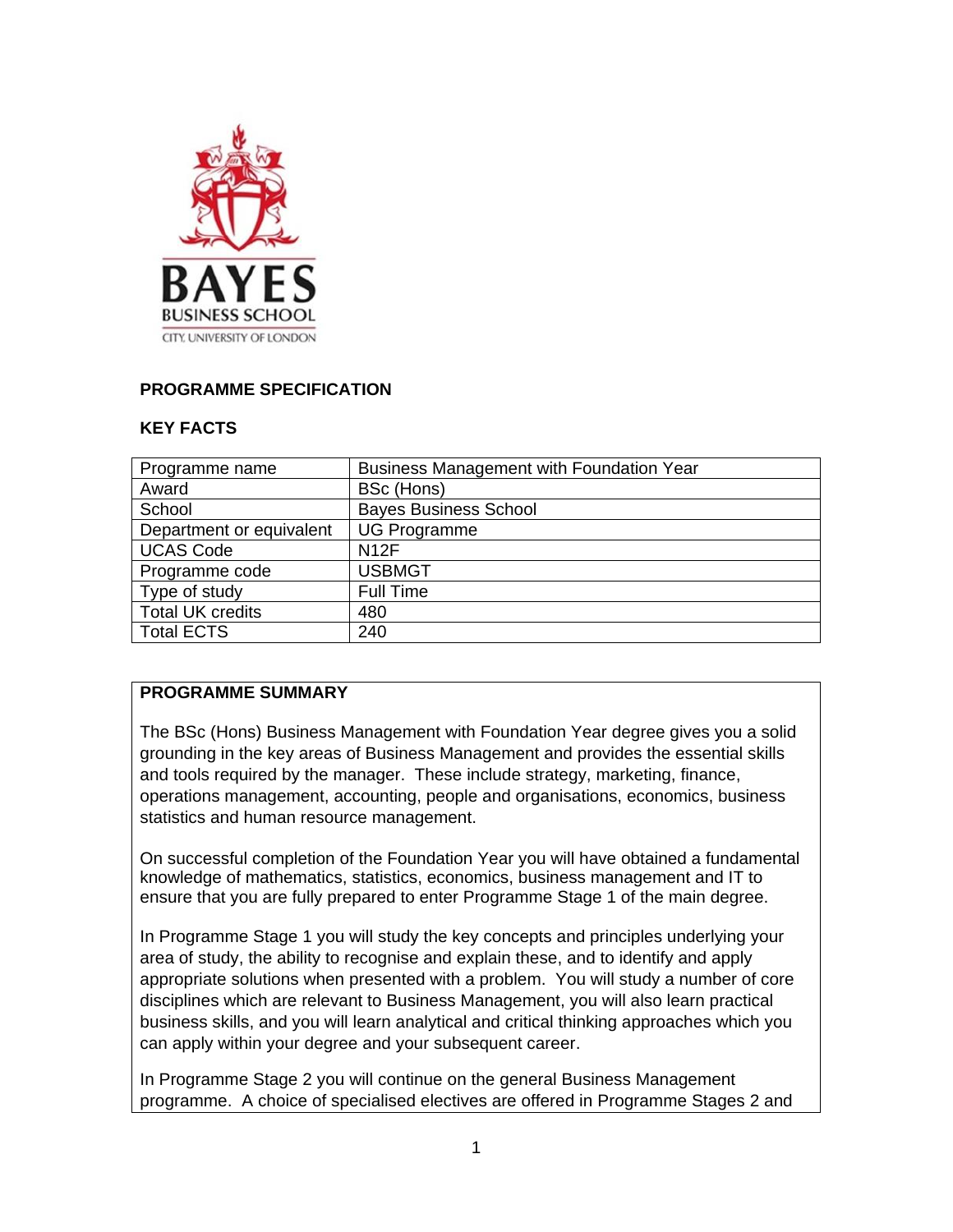3 to strengthen your knowledge and skills in particular disciplines and to introduce you to the most recent trends and issues in their theory and practice. .

In Programme Stage 3, you will also have the opportunity to demonstrate your ability to pursue in-depth independent research and study on a business-related theme of your choice in the form of the final year project.

This is a four year programme (or five years, if a sandwich year is taken).

A Bayes Business School undergraduate degree earns you the credibility with employers to achieve success in your chosen career. The unique combination of our central London location, academic programmes and professional contacts offer you a great head start in business.

Our undergraduate programmes are constantly evolving to meet the needs of an everchanging business world. They are delivered within the context of a vibrant, diverse and multi-national environment which is part of the City of London. Not only in terms of its location, but also in terms of the role we play as an intellectual hub for the City.

As a university specialising in undergraduate business degrees, many of our academics and lecturers have worked in industry and continue to consult for corporate organisations, so you benefit from their first-hand knowledge and business experience. There is every chance that you will have the opportunity to meet and learn from highlevel practitioners from leading City firms.

In line with City, University of London's Employability Development Plan, you are expected to gain practical experience with an employer as part of your undergraduate degree. You can gain this experience through a placement where you work for a period with an employer or through taking one or more modules which are delivered in conjunction with an employer. You should take this requirement into account in choosing which elective modules to take and whether to include a placement within your studies.

Indicative modules and other ways to provide the practical experience would be

BM2104 or BM3107 Micro-Placement BM3106 Mentoring and Coaching for Leadership BM3200 Advanced Management Practice BM3002 Applied Business Project if carried out in conjunction with an employer Professional Placement Year Sandwich Year Abroad including placement

## Aims

- Provide a coherent education in Business Management, including concepts, theories, methodologies and techniques to develop a basic understanding of organisations, their major functions, their management and the changing external environment in which they operate.
- Develop your skills to enable you to tackle problems through: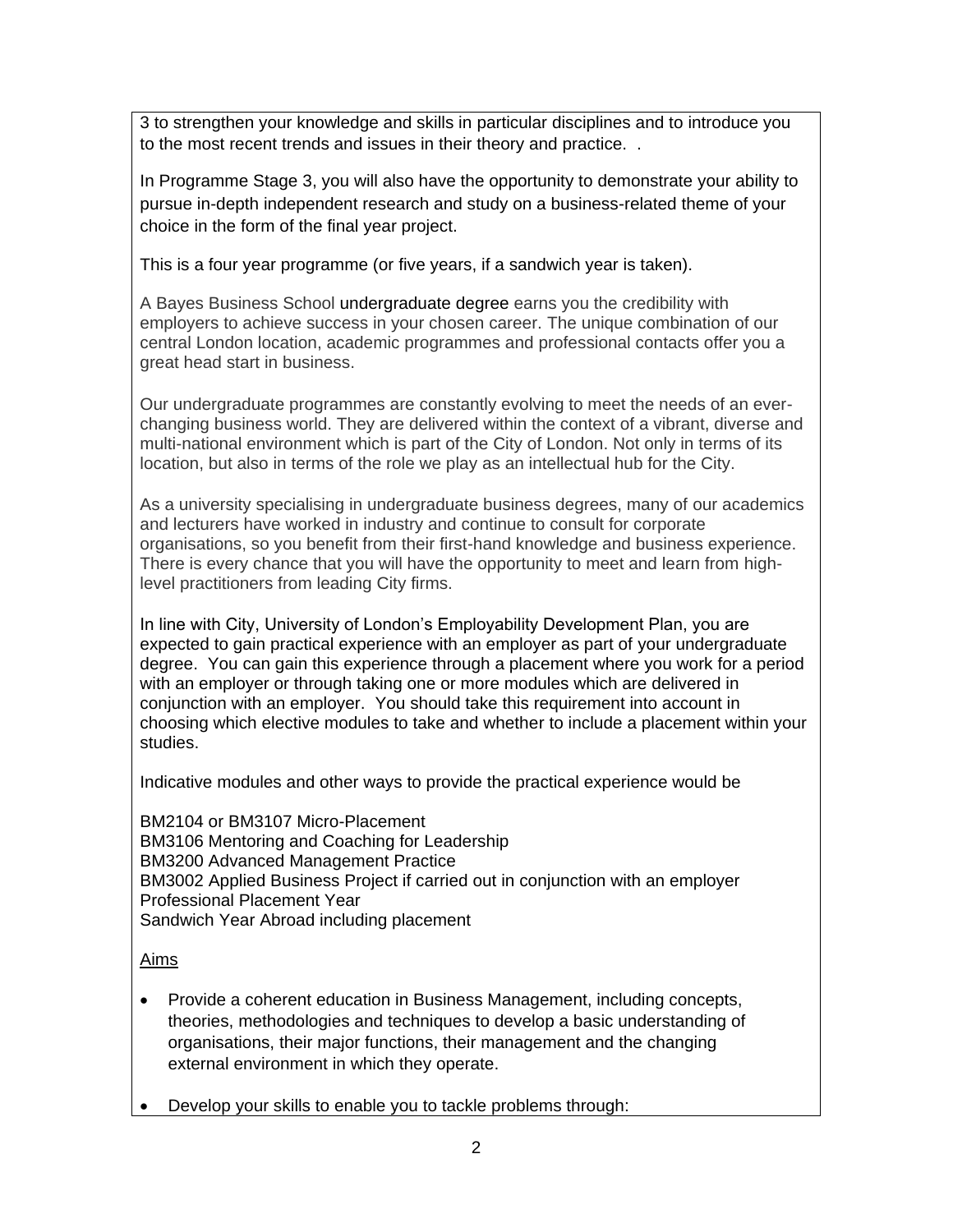- o an appreciation of cultural, political, economic and technological issues, and
- o an ability to apply the thinking and methods of Business Management.
- Provide you with an interdisciplinary intellectual framework, together with a familiarity with both literate and numerate modes of thought, analysis and expression. This holistic and integrative approach will be teaching you how each function, discipline and skill contributes to the operation of an individual organisation.
- Develop the skills required for you to pursue a career in management, consulting, finance and in business generally. Specifically,
	- $\circ$  hard skills which deal with technical or administrative procedures related to an organisation's core business.
	- o soft skills (people skills) linked to how people relate to each other: communicating, listening, engaging in dialogue, giving feedback, cooperating as a team member, solving problems, as well as personal self-reflection and self-awareness.
- Prepare you towards the future and changing needs of the labour market and globalisation trends, as our choice of electives focus not only on current needs and local demands, but deal with a variety of international and globalisation issues.
- Equip you with enhanced lifelong learning and employability skills and personal development to contribute to society at large
- Develop you into a responsible, ethical and socially aware business person or manager.
- Provide you with a good grounding in research and theory of business and management, as preparation for entering postgraduate study in management, finance and related areas.

On successful completion of Programme Stage 1 you will have acquired an essential knowledge and understanding of the key concepts and principles underlying your area of study, the ability to recognise and explain these, and to identify and apply appropriate solutions when presented with a problem. You will study a number of core disciplines which are relevant to Business Management, you will also learn practical business skills, and you will learn analytical and critical thinking approaches which you can apply within your degree and your subsequent career. On successful completion of Programme Stage 1 you will be eligible for the award of Certificate of Higher Education should you choose to leave the Programme.

On successful completion of Programme Stage 2 you will have built on the knowledge and understanding gained at Programme Stage 1 and deepened your knowledge of key business and management disciplines and functions. You will have also have broadened your field of study through the completion of elective modules. This will place you in a strong position in understanding the opportunities for employment, both as a graduate and possibly in taking a placement after Programme Stage 2. You will also have the opportunity to take elective modules which will allow you to pursue more specialist and distinctive subjects. Note that the range of elective modules listed in this programme specification is indicative: not all of them will necessarily run.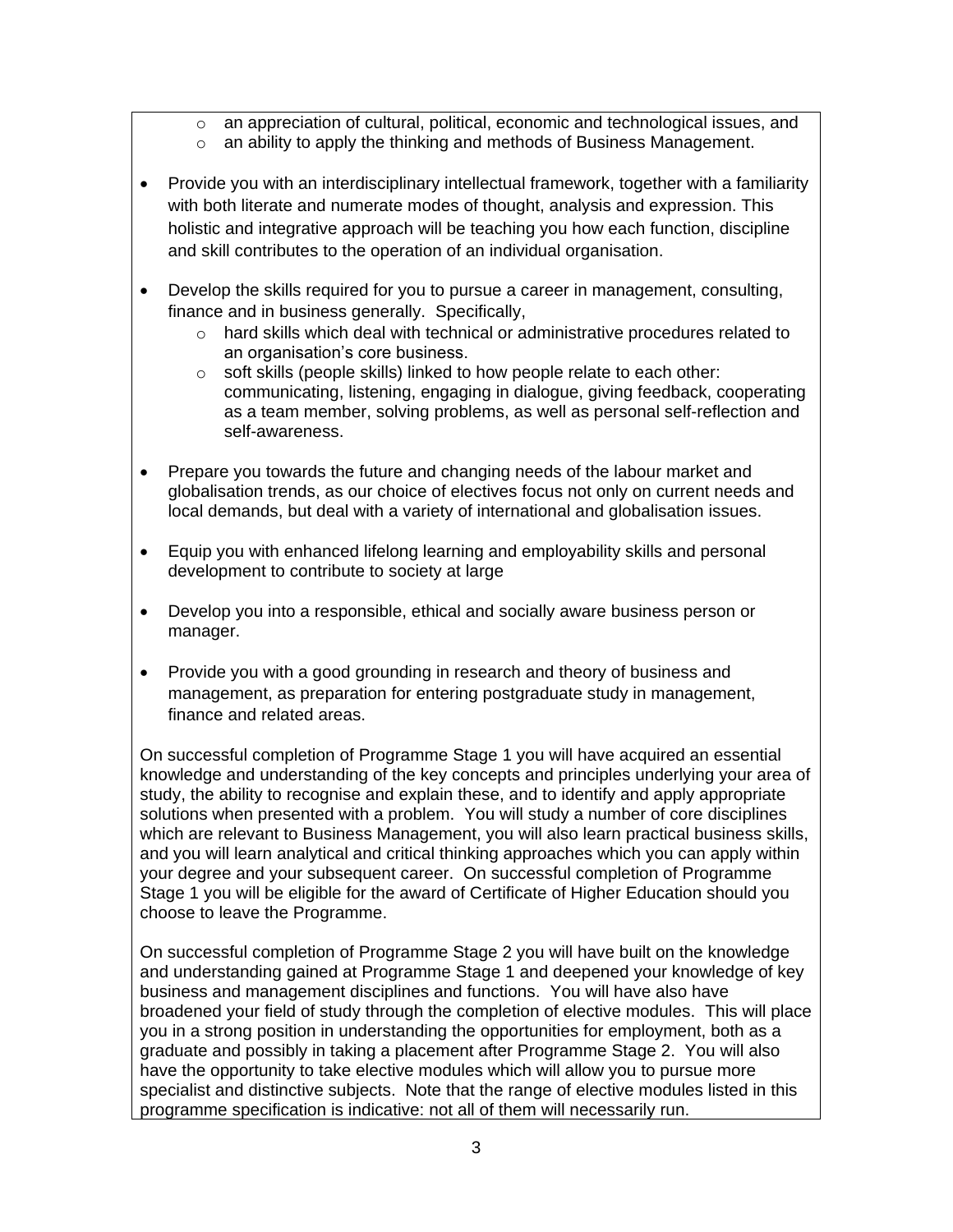On successful completion of Programme Stage 2 you will be eligible for the award of Diploma of Higher Education should you choose to leave the programme.

In Programme Stage 3 you will build further on this knowledge and have the opportunity to take elective modules which address much more advanced and specialist topics. You will also produce a final year project which synthesises the learning from the previous stages, and should address a real business management problem which is relevant to your chosen pathway. You will also take core modules which provide a capstone to your learning by encouraging you to place the concepts introduced in earlier stages into the broader, business, economic, and social context. In Programme Stage 3 you will be able to develop a very distinctive range of knowledge and skills which will supplement the objectives that underlie the degree as a whole, and that you will be able to present to employers.

#### **WHAT WILL I BE EXPECTED TO ACHIEVE?**

#### **On successful completion of this programme, you will be expected to be able to:**

Knowledge and understanding:

- Demonstrate relevant knowledge and understanding of organisations, through discussion of their future and how they respond to change, the external environment in which they operate and how they are managed.
- Distinguish and analyse the relationships between different business areas In particular, to demonstrate an understanding of the internal functions and processes of organisations including their diverse nature, purposes, structures, governance, operations and management.
- Evaluate individual and corporate behaviours and cultures which exist within and between organisations and their various influences.
- Differentiate between economic, ethical, political, technological and ecological factors, together with their effects at local, national and international levels upon the strategy, behaviour, management and sustainability of organisations.
- Critically analyse the various processes, procedures and practices for effective management of organisations including theories, models and frameworks used in business analysis and decision making.
- Apply theory and practice of the key principles that underpin financial and investment decisions

Skills:

• Think critically and practise cognitive skills of analysis and synthesis. This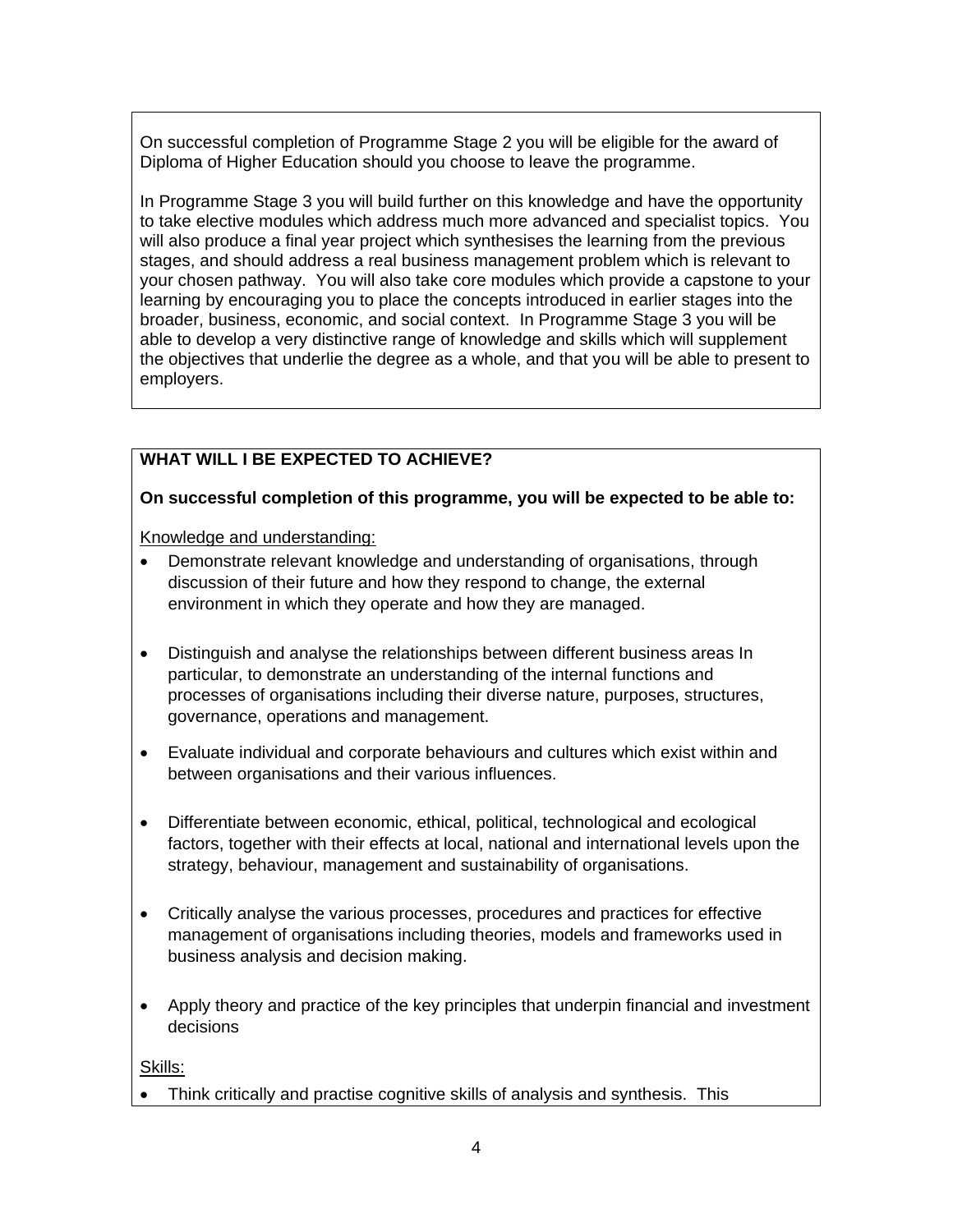includes the ability to identify assumptions, evaluate statements in terms of evidence, to detect false logic or reasoning, to identify implicit values, to define terms adequately and to generalise appropriately.

- Demonstrate effective problem solving and decision making in a business context using appropriate quantitative and qualitative skills.
- Create and evaluate a range of options and apply ideas and knowledge to a range of situations.
- Compare complex international business decisions and strategies.
- Practise secondary research skills including data gathering and data evaluation skills, as these are of fundamental importance to managers who face sifting through large quantities of data to find material which is both accurate and relevant.
- Communicate effectively, orally and in writing, using a range of media which are widely used in business, such as presentations and written business reports.
- Practise effective self-management in terms of time, planning and behaviour, motivation, self-starting, individual initiative and entrepreneurship.
- Analyse the wider context in which international business decisions are made
- Perform effectively within a team environment by showing leadership, team building, influencing and project management skills.
- Demonstrate self-reflection and critical thinking, including self-awareness, openness and sensitivity to diversity in terms of people, cultures, business and management issues.

## Values and attitudes:

- Demonstrate an ethical approach to work, which resonates to that of a professional business person.
- Be an effective team player who is tolerant of disagreement, open and sensitive to diversity in terms of business, cultures, people and management issues.
- Engage in reflective, adaptive and collaborative learning.
- Elaborate on what are the most critical and effective approaches to business in particular industry and cultural contexts.
- Prioritise by knowing what are the most critical management processes and the most effective people management practices in particular contexts.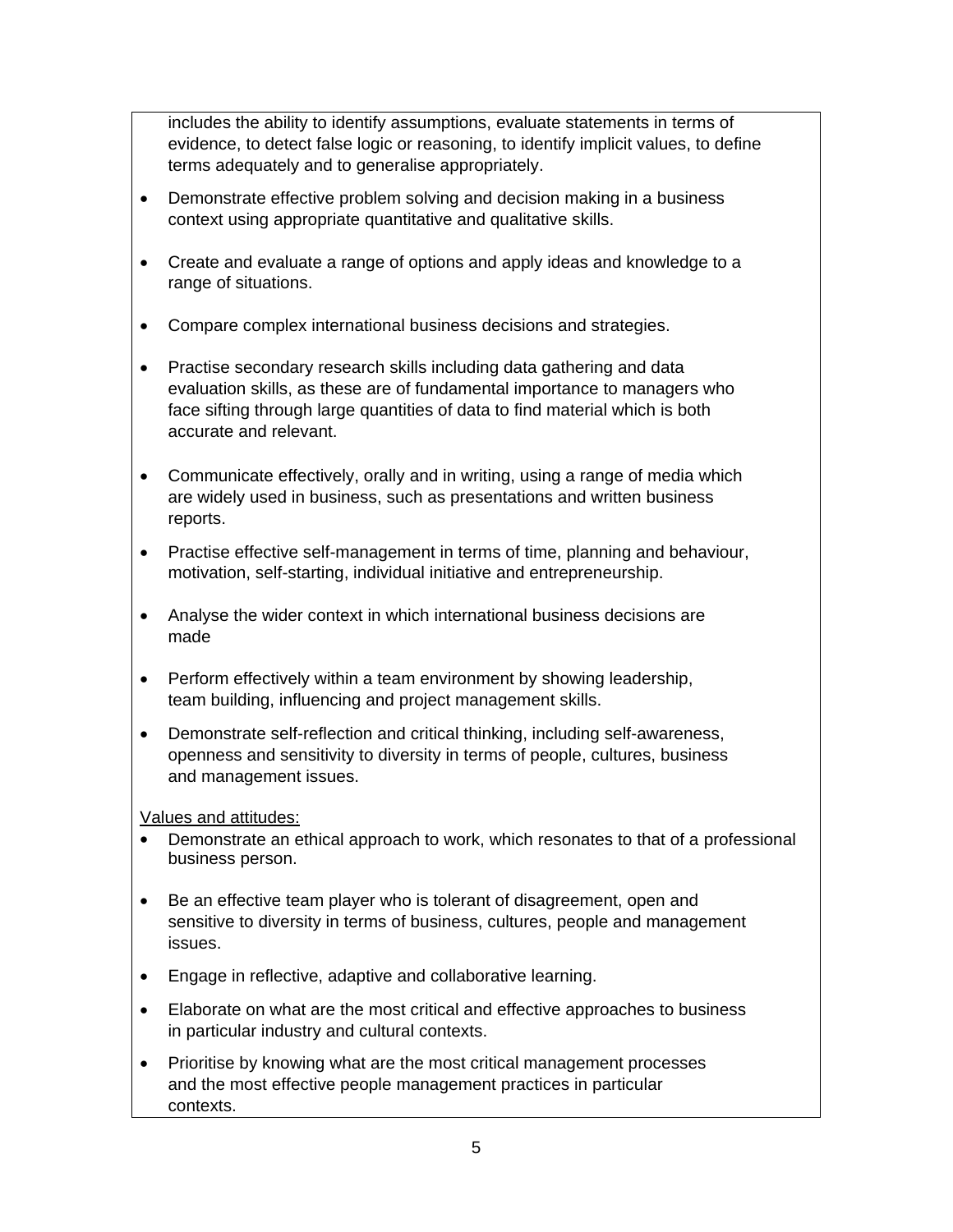• Demonstrate an awareness and sensitivity to equality, diversity and inclusion which resonates to that of a professional business person.

When you undertake a programme of study at Bayes Business School we will expect you not only to learn but also to challenge and look critically at the world in which we live. We will constantly ask you to question the ethical underpinning of the assumptions you have made and the decisions you have reached, and that inquisitive, ethical approach is woven through every element of a Bayes education. In recognition Bayes is one of the few business schools to have been awarded Champion Status by the UN PRME ( Principles of Responsible Management Education) initiative at Davos in 2018.

This programme has been developed in accordance with the QAA Subject Benchmark for Business and Management (February 2015).

#### **HOW WILL I LEARN?**

The Foundation Year is intended to provide a bridging role between pre-university study and the academic rigour of an undergraduate degree. To this end, in the core modules you will learn the skills of constructing a logical argument, writing and delivering a presentation, carrying out research, whether in a library or using online resources, and using appropriate referencing techniques – these transferable skills are in addition to the academic content that is being delivered.

Most teaching hours during your degree programme take the form of lectures and these may be of varying sizes. Lectures are used to communicate the basic theoretical or technical points relevant to the module. Each module normally comprises 20 lecture hours.

In addition, some modules, particularly technical subjects, have additional tutorial hours. The number of these can vary, depending on student need. Tutorials and exercise classes are opportunities for you to apply and develop your knowledge and understanding and to participate in the discussion of the subject area. A number of tutorials and exercise classes are scheduled during the first year, the number decreasing as you progress and you become more able to direct your self-managed learning.

The remaining hours are for self-directed and team study. In the self-directed hours you should engage in online learning, reading for the programme and developing your assessments.

Some modules use case studies to bring real-life issues to the classroom and, as such, foster a practice-oriented approach. In other modules, computer simulations may be required to assist in the identification and likely impact of key decision variables. The final year project and some of the more quantitative modules require extensive use of our databases and statistical packages, which makes full use of self-directed learning and contributes to the development of your independent critical thinking.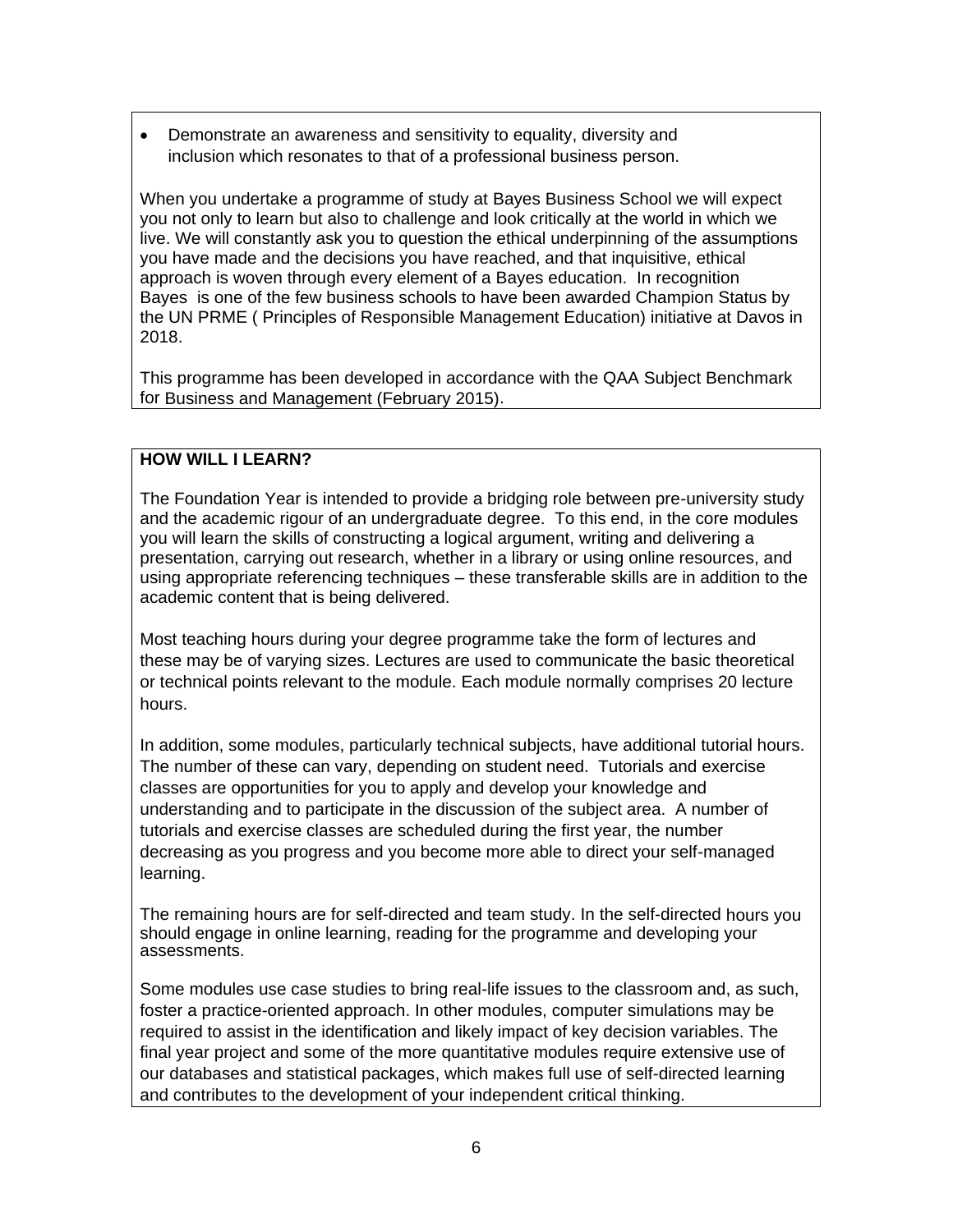In all modules, the face-to-face teaching is complemented by the use of the Virtual Learning Environment. This could take the form of delivery of learning materials and resources, submission and feedback of coursework assessments, on-line lecture delivery or assessment, discussion forums or questions and answer sessions.

# **WHAT TYPES OF ASSESSMENT AND FEEDBACK CAN I EXPECT?**

Assessment and Assessment Criteria

Through the Foundation Year you will be continually assessed through class exercises, in class or on line quizzes and tests, participation and group work as well as individual assignments. These will prepare you for the assessments you will undertake on progressing to the degree programme.

At Stage 1 to 3 assessment is carried out according to context and purpose and recognises that you may exhibit different aptitudes in different forms of assessment. You will therefore be assessed in a variety of ways which allow development of a range of learning and teaching styles.

Most modules are assessed by both coursework and an exam. Coursework can include:

- Essays or reports which you can take home and complete with the aid of your notes.
- Class tests.
- Online quizzes and tests using the Virtual Learning Environment.
- Individual and group presentations.
- Group projects, sometimes based on case studies.
- An individual project, which is a substantial piece of work where research skills are developed - this forms an integral part of your final year.

The format and timing of coursework varies considerably between different modules. The term 'formative assessment' refers to assessment where you are expected to act on feedback and take it into account in subsequent coursework or exams. Some modules contain a considerable amount of formative assessment, where you will need to carry out coursework at various stages during the module. In such cases the coursework comprises a succession of separate activities. Where a module includes several components to the coursework this does not imply that you are expected to put more effort into the module than would be the case for a module with a single piece of coursework, but you will need to spread that effort across a term.

Formal unseen written exams take place at the end of each term (or at the end of the year, if a module is taught over both terms).

The weighting of coursework and exams in the aggregate mark for a module varies according to the nature of the module. Certain modules at Programme Stage 1 and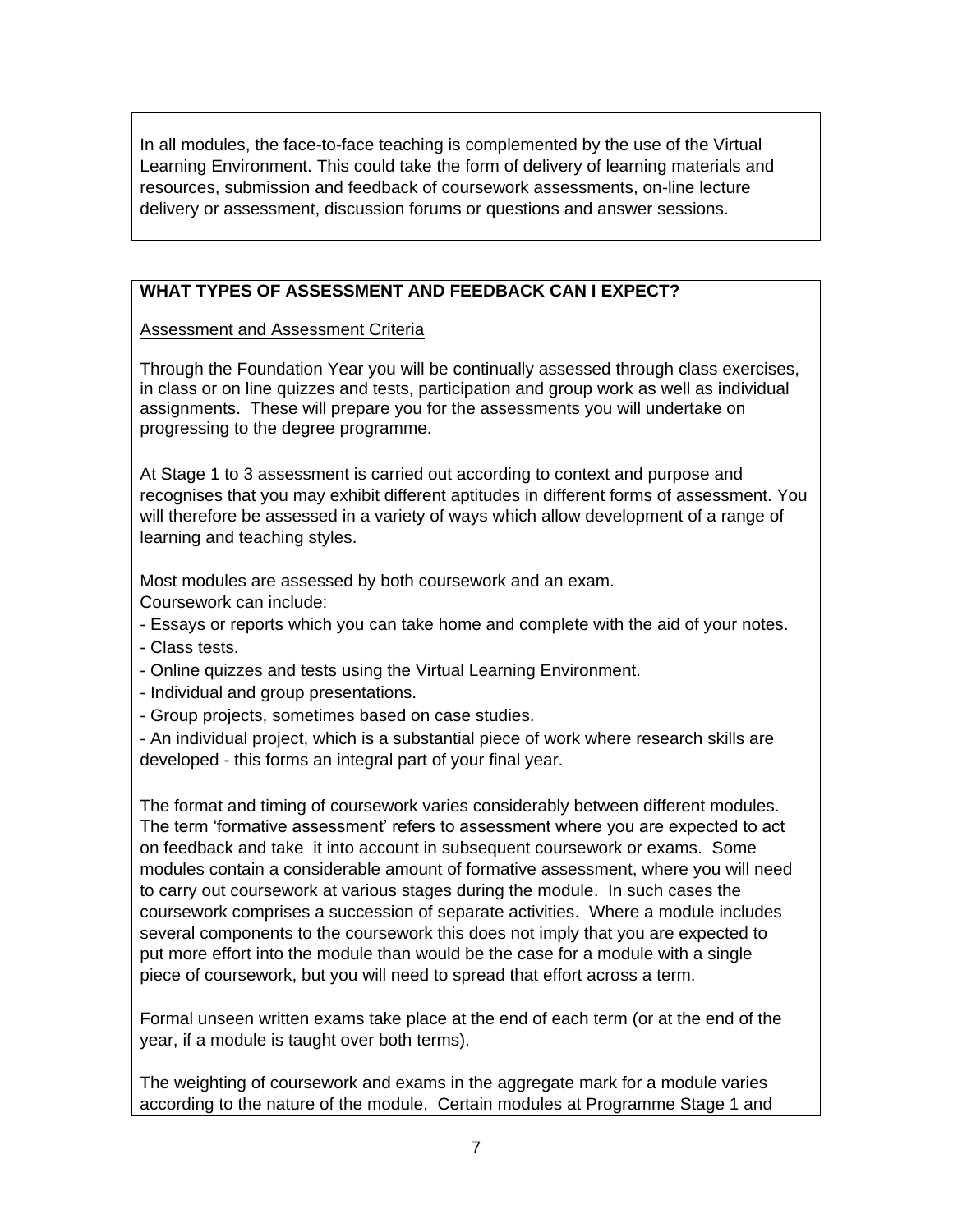Programme Stage 2 are assessed entirely by coursework because of the nature of the subject matter, and in these cases the coursework includes an element which should provide an equivalent level of challenge that you would expect from an exam.

The specific rules for passing each Stage of the Programme including the Foundation Year are set out below in the Assessment Regulations.

Assessment Criteria are descriptions, based on the intended learning outcomes, of the skills, knowledge or attitudes that you need to demonstrate in order to complete an assessment successfully, providing a mechanism by which the quality of an assessment can be measured. Grade- Related Criteria are descriptions of the level of skills, knowledge or attributes that you need to demonstrate in order achieve a certain grade or mark in an assessment, providing a mechanism by which the quality of an assessment can be measured and placed within the overall set of marks. Assessment Criteria and Grade-Related Criteria will be made available to you to support you in completing assessments. These may be provided in programme handbooks, module specifications, on the virtual learning environment or attached to a specific assessment task*.*

#### Feedback on assessment

Feedback will be provided in line with our Assessment and Feedback Policy. In particular, you will normally be provided with feedback within three weeks of the submission deadline or assessment date. This would normally include a provisional grade or mark. For end of module examinations or an equivalent significant task (e.g. an end of module project), feedback will normally be provided within four weeks. The timescale for feedback on final year projects or dissertations may be longer. The full policy can be found at:

[https://www.city.ac.uk/\\_\\_data/assets/pdf\\_file/0008/68921/assessment\\_and\\_feedback\\_p](https://www.city.ac.uk/__data/assets/pdf_file/0008/68921/assessment_and_feedback_policy.pdf) [olicy.pdf](https://www.city.ac.uk/__data/assets/pdf_file/0008/68921/assessment_and_feedback_policy.pdf)

## Assessment Regulations

In order to pass your Programme, you should complete successfully or be exempted from the relevant modules and assessments and will therefore acquire the required number of credits. You also need to pass each Programme Stage of your Programme in order to progress to the following Programme Stage.

To qualify for the Honours Degree, you must acquire the total credits indicated in the Student Handbook. Calculation of results and classification of the final award is based on a weighted average of module marks. The contribution of each module is proportional to its credit value.

BSc degrees are awarded with First Class Honours, Second Class Honours (Upper and Lower) or Third Class Honours.

The overall class of honours awarded is based on the overall weighted average mark achieved throughout the three Programme Stages of your degree. The weights given to each Programme Stage are shown below: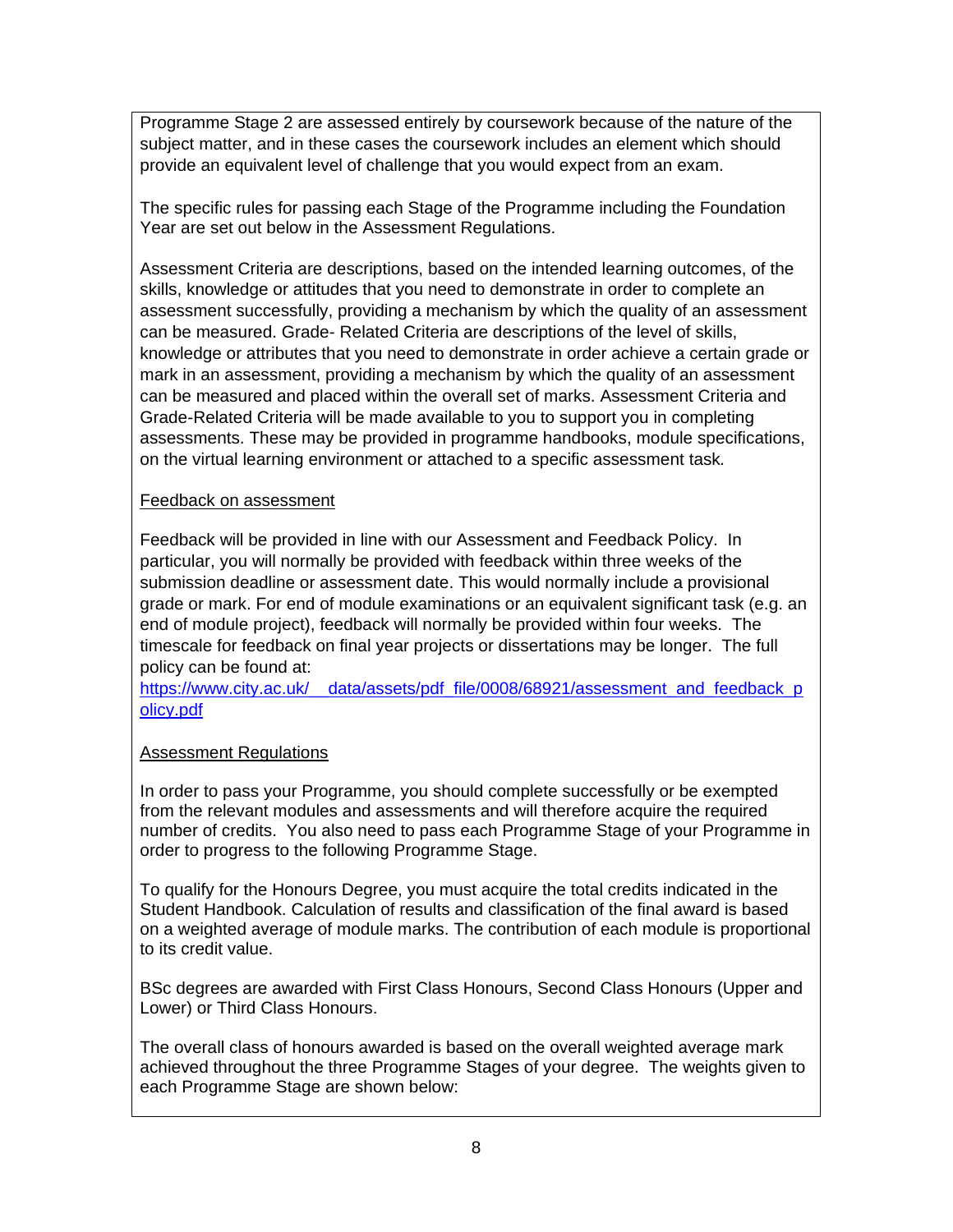| <b>Programme Stage</b> | Weight |  |
|------------------------|--------|--|
| <b>Foundation Year</b> | $2\%$  |  |
| One                    | 10%    |  |
| Two                    | 30%    |  |
| Three                  | 60%    |  |

#### **Progression from Foundation Year to Programme Stage 1**

The Foundation Year is made up of a number of different modules that each have their own pass mark. To be admitted to Programme Stage 1 it is necessary to achieve:

The required pass mark of each module, and  $\Box$ 

 $\Box$ 120 credits at Foundation year

#### **Progression from Programme Stage 1 to Programme Stage 2**

To be admitted to Programme Stage 2 it is necessary to achieve:

- A module mark of at least 40% in each module\*, and
- 120 credits at Programme Stage 1.

\*for module BM1102 Critical Analysis for Business, you are required to pass the coursework and examination assessment components separately with a mark of 40%.

# **Progression from Programme Stage 2 to Programme Stage 3**

To be admitted to Programme Stage 3 it is necessary to achieve:

- A module mark of at least 40% in each module, and
- 120 credits at Programme Stage 2.

**Progression from Programme Stage 2 to Programme Stage 3 – term abroad** To be admitted to Programme Stage 3 it is necessary to achieve:

- A pass in each module studied at the partner institution, and
- A module mark of at least 40% in each Bayes module, and
- 120 credits at Programme Stage 2.

If you fail an assessment component or a module, the following will apply:

#### **1. Compensation**

#### **Compensation for Foundation Year**

Where you fail up to a total of one sixth of the total credits of the Foundation Year, you may be allowed compensation if:

- Compensation is permitted for the module involved (see the What will I Study section of the programme specification), and
- **■** It can be demonstrated that you have satisfied all the Learning Outcomes of the modules in the Programme Stage, and
- **EXT** A minimum overall mark of no more than 10% less than the pass mark has been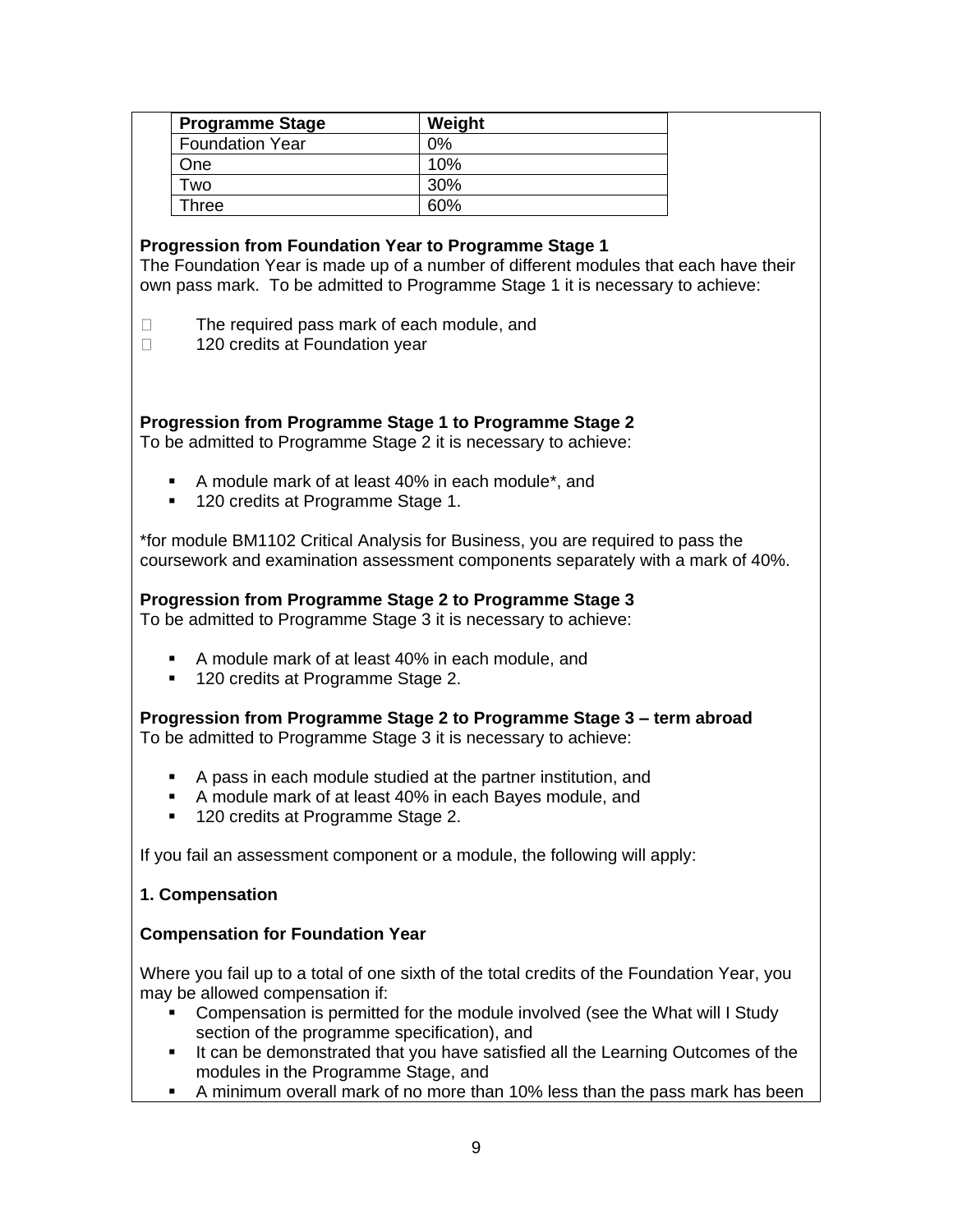achieved in the module to be compensated.

## **Compensation at Programme Stages 1 & 2**

Where you fail up to a total of one sixth of the total credits of Programme Stages 1 or 2 at first or resit attempt, you may be allowed compensation if:

- Compensation is permitted for the module involved (see the What will I Study section of the programme specification), and
- **EXEDEE** It can be demonstrated that you have satisfied all the Learning Outcomes of the modules in the Programme Stage, and
- A minimum overall mark of 30% has been achieved in the module to be compensated, including a minimum of 30% in the exam and 30% in the coursework, and
- An aggregate mark of 40% has been achieved for the Programme Stage.

#### **Compensation at Programme Stage 3**

Once 90 credits have been earned, the remaining credits for Programme Stage 3 can be earned either by passing modules or through compensation provided that:

- Compensation is permitted for the module involved (see the What will I Study section of the programme specification), and
- It can be demonstrated that you have satisfied all the Learning Outcomes of the modules in the Programme Stage, and
- A minimum overall mark of 30% has been achieved in each module to be compensated, and
- An aggregate mark of 40% has been achieved for Programme Stage 3.

Where you are eligible for compensation at the first attempt, this will be applied in the first instance rather than offering a resit opportunity.

If you receive a compensated pass in a module you will be awarded the credit for that module. The original component marks will be retained in the record of marks and your original module mark will be used for the purpose of your Award calculation.

#### **2. Resit**

.

Where you are not eligible for compensation at the first attempt, you will be offered one resit attempt.

If you are successful in the resit, you will be awarded the credit for that module. The mark for each assessment component that is subject to a resit will be capped at the pass mark for the module. This capped mark will be used in the calculation of the final module mark together with the original marks for the components that you passed at first attempt.

If you do not meet the pass requirements for a module and do not complete your resit by the date specified you will not progress to the next Programme Stage and the Assessment Board will require you to be withdrawn from the Programme.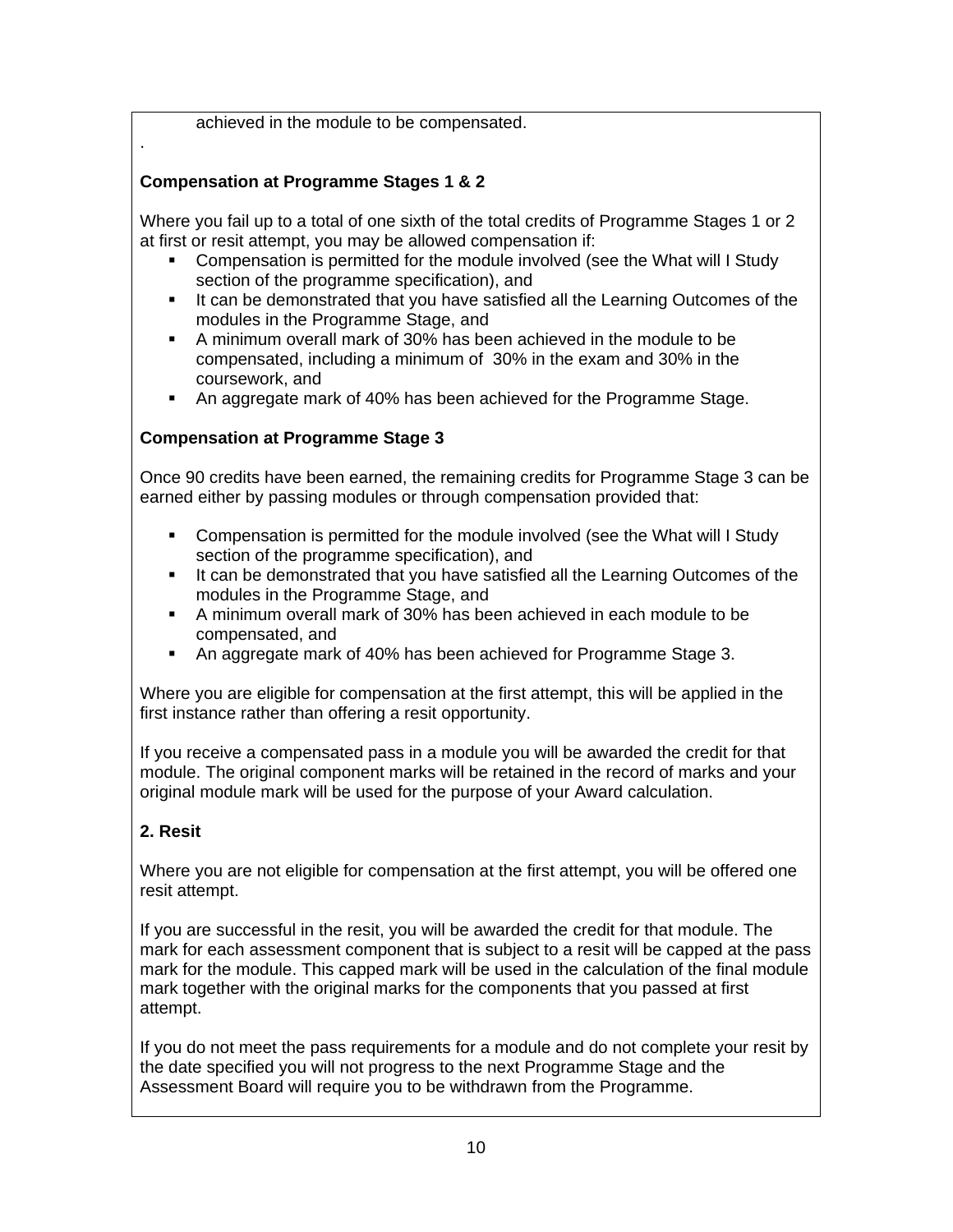If you fail to meet the requirements for a particular Programme Stage or the Programme, the Assessment Board will consider whether you are eligible for an Exit Award as per the table below.

If you would like to know more about the way in which assessment works at City, please see the full version of the Assessment Regulations at: [http://www.city.ac.uk/\\_\\_data/assets/word\\_doc/0003/69249/s19.doc](http://www.city.ac.uk/__data/assets/word_doc/0003/69249/s19.doc)

# **WHAT AWARD CAN I GET?**

**Bachelor's Degree with Honours:** 

| Programme $ HE$<br><b>Stage</b> | Level | <b>Credits</b> | Weighting<br>(%) | <b>Class</b>      | ℅  |
|---------------------------------|-------|----------------|------------------|-------------------|----|
| Foundation<br>Year              | 3     | 120            |                  |                   |    |
|                                 | 4     | 120            | 10               |                   | 70 |
| ⌒                               | 5     | 120            | 30               | II upper division | 60 |
| ົ                               | 6     | 120            | 60               | II lower division | 50 |

| <b>Class</b>      | % required |
|-------------------|------------|
|                   |            |
|                   | 70         |
| II upper division | 60         |
| II lower division | 50         |
|                   |            |

## **Ordinary Degree:**

| Programme    | <b>HE</b> | <b>Credits</b> | Weighting | <b>Class</b>            | ℅  |
|--------------|-----------|----------------|-----------|-------------------------|----|
| <b>Stage</b> | Level     |                | (%)       |                         |    |
| Foundation   | 3         | 120            |           |                         |    |
| Year         |           |                |           |                         |    |
|              | 4         | 120            | 10        | <b>With Distinction</b> | 70 |
|              | 5         | 120            | 30        | <b>With Merit</b>       | 60 |
| 3            | 6         | 60             | 60        | Without                 | 40 |
|              |           |                |           | classification          |    |

| % required |
|------------|
|            |
| 70         |
| 60         |
| 40         |
|            |

#### Diploma of Higher Education:

| <b>Programme</b>   $HE$<br><b>Stage</b> | Level | <b>Credits</b> | Weighting<br>(%) | <b>Class</b>            | ℅  |
|-----------------------------------------|-------|----------------|------------------|-------------------------|----|
| Foundation<br>Year                      | 3     | 120            |                  |                         |    |
|                                         | 4     | 120            | 35               | <b>With Distinction</b> | 70 |
|                                         | 5     | 120            | 65               | <b>With Merit</b>       | 60 |

| % required |  |  |
|------------|--|--|
|            |  |  |
| 70         |  |  |
| 60         |  |  |
| 40         |  |  |
|            |  |  |

Certificate of Higher Education:

| Programme   HE<br><b>Stage</b> | Level |     | Credits   Weighting<br>$\frac{10}{6}$ | Class | % required |
|--------------------------------|-------|-----|---------------------------------------|-------|------------|
| Foundation                     |       | 120 |                                       |       |            |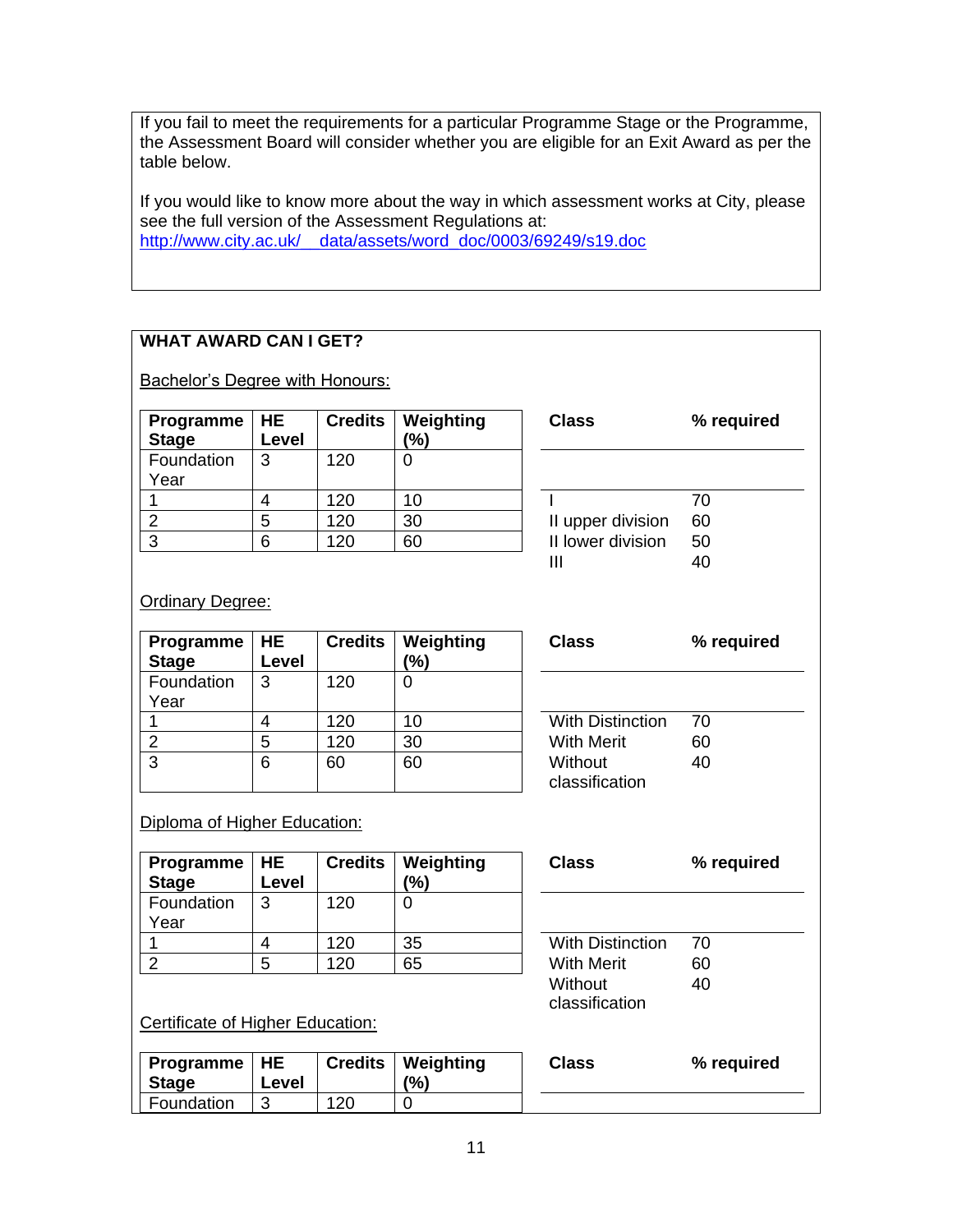| ′ear |     |     |                         |      |
|------|-----|-----|-------------------------|------|
|      | 120 | 100 | <b>With Distinction</b> | - 70 |
|      |     |     | <b>With Merit</b>       | 60   |
|      |     |     | Without                 | 40   |
|      |     |     | classification          |      |
|      |     |     |                         |      |
|      |     |     |                         |      |

# **WHAT WILL I STUDY?**

#### Programme Stage 0

Total Programme Stage 0 credit value = 120 credits Students take 7 core modules = 120 credits

| <b>Module Title</b>                                    | <b>SITS</b><br>code | <b>Module</b><br><b>Credits</b> |   | <b>Compensation</b><br>Yes/No | Level |
|--------------------------------------------------------|---------------------|---------------------------------|---|-------------------------------|-------|
| Introduction to Economics                              | AS0003              | 20                              | C | No                            | 3     |
| Introduction to Finance and<br>Accounting              | AS0004              | 20                              | C | <b>No</b>                     | 3     |
| Introduction to MS Office Suite                        | AS0005              | 20                              | C | Yes                           | 3     |
| Introduction to Business and<br>Management             | <b>BM0001</b>       | 20                              | C | No                            | 3     |
| <b>Foundation Mathematics and</b><br><b>Statistics</b> | <b>BM0002</b>       | 20                              | C | No                            | 3     |
| <b>Individual Project</b>                              | <b>BM0003</b>       | 10                              | C | Yes                           | 3     |
| <b>Business London</b>                                 | <b>BM0004</b>       | 10                              | C | Yes                           | 3     |

Programme Stage 1

Total Programme Stage 1 credit value = 120 credits Students take 8 core modules

| <b>Module Title</b>                   | <b>SITS</b>   | <b>Module</b>  |   | <b>Compensation</b> | Level |
|---------------------------------------|---------------|----------------|---|---------------------|-------|
|                                       | code          | <b>Credits</b> |   | Yes/No              |       |
| <b>Business Economics</b>             | <b>BM1101</b> | 15             | C | Yes                 | 4     |
| <b>Critical Analysis for Business</b> | <b>BM1102</b> | 15             | C | Yes                 | 4     |
| Financial & Management                | <b>BS1209</b> | 15             | C | Yes                 | 4     |
| Accounting 1                          |               |                |   |                     |       |
| <b>Fundamentals of Marketing</b>      | BM1103        | 15             | C | Yes                 | 4     |
| Introduction to Management            | <b>BM1100</b> | 15             | C | Yes                 | 4     |
| Management Lab & Business             | <b>BM1202</b> | 15             | C | Yes                 | 4     |
| <b>Skills</b>                         |               |                |   |                     |       |
| Operations & Supply Chain             | <b>BM1201</b> | 15             | C | Yes                 | 4     |
| Management                            |               |                |   |                     |       |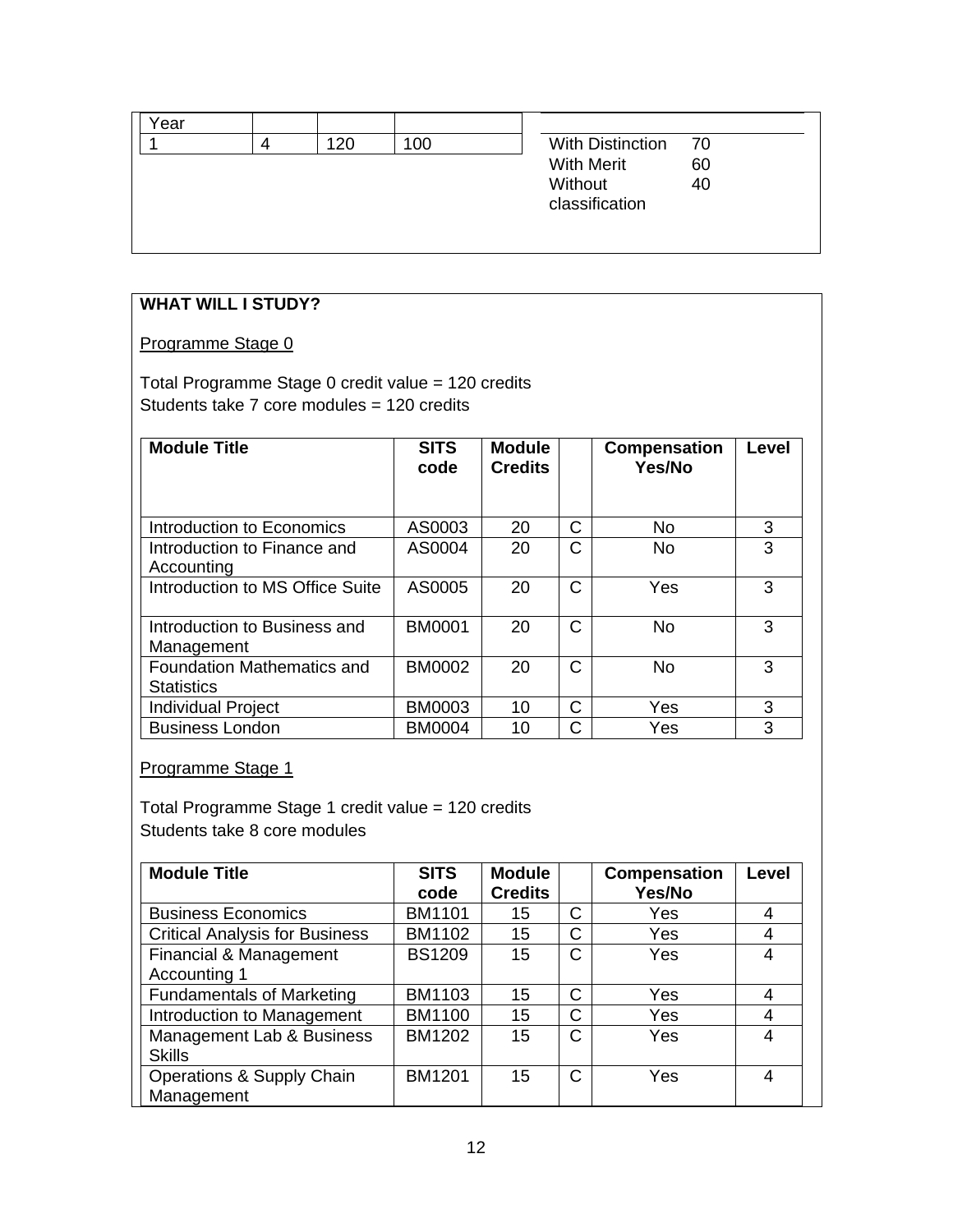| Quantitative Methods and | BM <sub>1</sub><br>200 |  | 'es |  |
|--------------------------|------------------------|--|-----|--|
| Analytics                |                        |  |     |  |

#### Programme Stage 2

Total Programme Stage 2 credit value = 120 credits All students take 5 core modules = 75 credits 3 electives marked E below = 45 credits

| <b>Module Title</b>                 | <b>SITS</b><br>code | <b>Module</b><br><b>Credits</b> |                         | <b>Compensation</b><br>Yes/No | Level          |
|-------------------------------------|---------------------|---------------------------------|-------------------------|-------------------------------|----------------|
| <b>Business Strategy Analysis</b>   | <b>BM2200</b>       | 15                              | C                       | Yes                           | 5              |
| Introduction to Finance             | BM2102              | 15                              | $\overline{\mathrm{C}}$ | Yes                           | 5              |
| Introduction to                     | BM2101              | 15                              | $\overline{C}$          | Yes                           | 5              |
| Entrepreneurship                    |                     |                                 |                         |                               |                |
| <b>Human Resources</b>              | BM2103              | 15                              | $\mathsf{C}$            | Yes                           | 5              |
| Management                          |                     |                                 |                         |                               |                |
| Technology & Innovation             | BM2100              | 15                              | $\mathsf C$             | Yes                           | 5              |
| Management                          |                     |                                 |                         |                               |                |
| Econometrics                        | <b>BM2205</b>       | 15                              | Ē                       | Yes                           | 5              |
| Financial & Management              | <b>BS2216</b>       | 15                              | E                       | Yes                           | $\overline{5}$ |
| Accounting 2                        |                     |                                 |                         |                               |                |
| <b>International Business</b>       | <b>BM2201</b>       | 15                              | E                       | Yes                           | 5              |
| Environment                         |                     |                                 |                         |                               |                |
| <b>International Marketing</b>      | <b>BM2202</b>       | 15                              | E                       | Yes                           | 5              |
| Asset Management                    | IF2210              | 15                              | $\overline{\mathsf{E}}$ | Yes                           | $\overline{5}$ |
| <b>Economics for Business 2</b>     | <b>BM2208</b>       | 15                              | Ē                       | Yes                           | $\overline{5}$ |
| <b>Financial Markets</b>            | IF2207              | 15                              | E                       | Yes                           | $\overline{5}$ |
| <b>Intellectual Property</b>        | <b>BS2112</b>       | 15                              | $\overline{\mathsf{E}}$ | Yes                           | $\overline{5}$ |
| Management                          |                     |                                 |                         |                               |                |
| <b>Introduction to Business Law</b> | <b>BM2210</b>       | 15                              | E                       | Yes                           | 5              |
| Management of the Public            | <b>BM2209</b>       | 15                              | E                       | Yes                           | 5              |
| Sector                              |                     |                                 |                         |                               |                |
| <b>Management Science</b>           | <b>BM2212</b>       | 15                              | E                       | Yes                           | 5              |
| Managing for Social Purpose         | <b>BM2213</b>       | 15                              | E                       | Yes                           | 5              |
| Marketing Strategy                  | BM2211              | 15                              | E                       | Yes                           | $\overline{5}$ |
| Micro-Placements                    | BM2104              | 15                              | E                       | Yes                           | $\overline{5}$ |
| <b>Campaigning for Social</b>       | <b>BM2215</b>       | 15                              | Ē                       | Yes                           | 5              |
| Change                              |                     |                                 |                         |                               |                |
| Self-Development: Critical          | <b>BM2216</b>       | 15                              | E                       | Yes                           | 5              |
| Analysis 2                          |                     |                                 |                         |                               |                |

#### Programme Stage 3

Total Programme Stage 3 credit value = 120 credits All students take 3 core modules = 45 credits 5 electives marked E below = 75 credits

Students with an average grade of 65 and above at programme stage 2 may choose to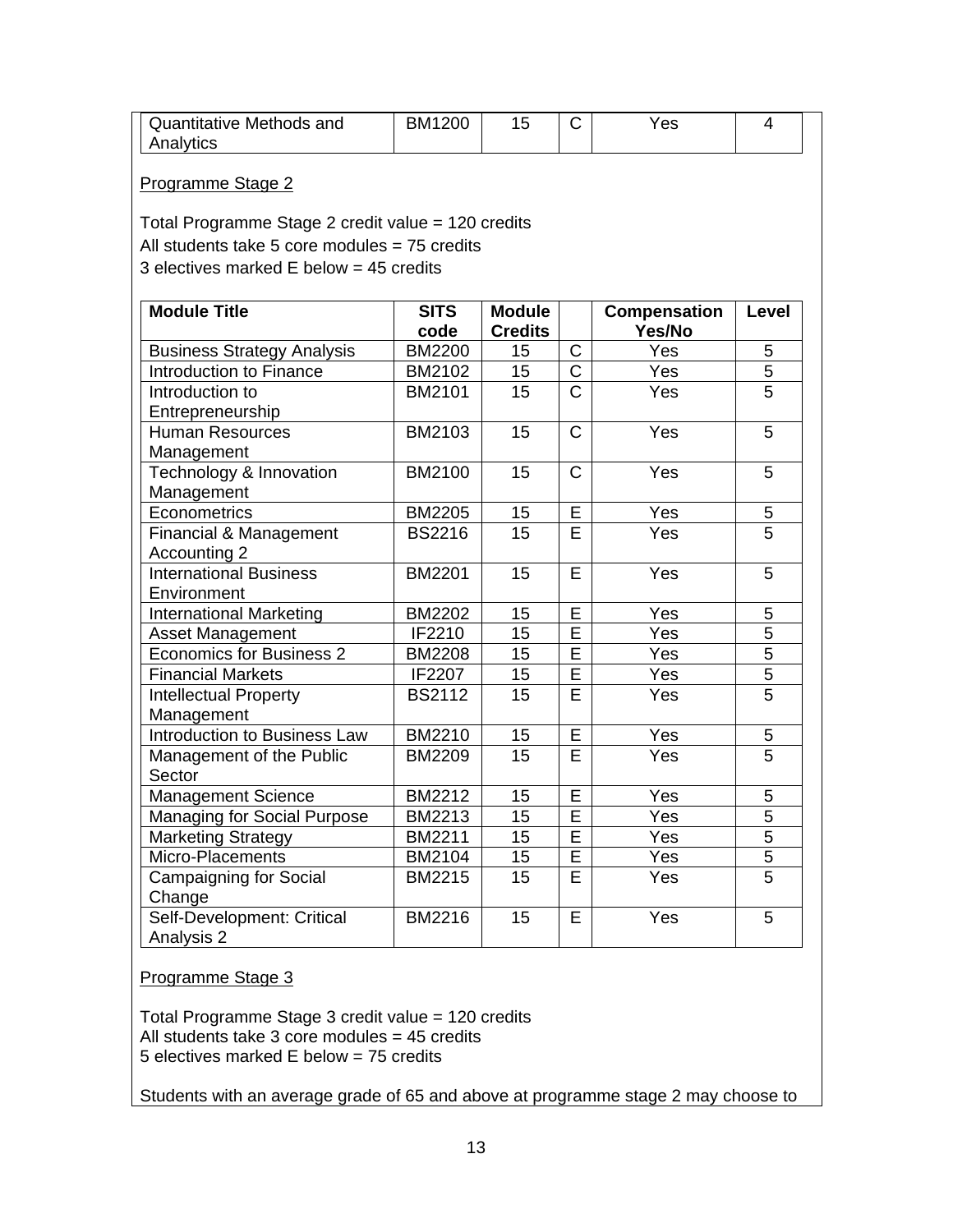do BM3000 Final Year Project (30 credits) OR BM3001 Corporate Social Responsibility Final Year Project (30 credits) in place of BM3002 Applied Business Project (15 credits) and one elective (15 credits).

| <b>Module Title</b>                          | <b>SITS</b>   | <b>Module</b>   |                       | <b>Compensation</b> | Level          |
|----------------------------------------------|---------------|-----------------|-----------------------|---------------------|----------------|
|                                              | code          | <b>Credits</b>  |                       | Yes/No              |                |
| <b>Applied Business Project</b><br><b>OR</b> | <b>BM3002</b> | 15              | $\mathsf{C}$          | No                  | 6              |
| <b>Final Year Project</b><br><b>OR</b>       | <b>BM3000</b> | 30              | $\mathsf{C}$          | <b>No</b>           | 6              |
| <b>Corporate Social</b>                      | <b>BM3001</b> | 30              | $\mathsf C$           | <b>No</b>           | 6              |
| <b>Responsibility Final Year</b>             |               |                 |                       |                     |                |
| Project                                      |               |                 |                       |                     |                |
| <b>Business in Society</b>                   | <b>BM3101</b> | 15              | C                     | Yes                 | 6              |
| Research Methods & Data                      | <b>BM3100</b> | 15              | $\overline{\text{C}}$ | Yes                 | 6              |
| Analytics                                    |               |                 |                       |                     |                |
| Corporate Finance                            | IF3108        | 15              | E                     | Yes                 | 6              |
| <b>International Business</b><br>Strategy    | <b>BM3104</b> | 15              | E                     | Yes                 | 6              |
| <b>Advanced Management</b>                   | <b>BM3200</b> | 15              | E                     | Yes                 | 6              |
| Practice                                     |               |                 |                       |                     |                |
| Bank Strategy & Management                   | IF3104        | 15              | E                     | Yes                 | 6              |
| <b>Behavioural Decision Making</b>           | MS3205        | 15              | E                     | Yes                 | 6              |
| <b>Change Management</b>                     | <b>BM3203</b> | 15              | E                     | Yes                 | 6              |
| Climate Change and its impact                | FR3210        | 15              | E                     | Yes                 | 6              |
| on the World Economy                         |               |                 |                       |                     |                |
| <b>Corporate Governance</b>                  | <b>BS3215</b> | 15              | E                     | Yes                 | 6              |
| <b>Corporate Restructuring</b>               | IF3207        | 15              | E                     | Yes                 | 6              |
| Creativity and Innovation                    | <b>BM3206</b> | 15              | E                     | Yes                 | 6              |
| Design Thinking for the Digital<br>Age       | <b>BM3207</b> | 15              | E                     | Yes                 | 6              |
| Digital & Social Media                       | <b>BM3205</b> | 15              | E                     | Yes                 | 6              |
| Marketing                                    |               |                 |                       |                     |                |
| <b>Emerging Markets</b>                      | IF3206        | 15              | E                     | Yes                 | 6              |
| <b>Financial Services Regulation</b>         | FR3207        | 15              | E                     | Yes                 | 6              |
| International HR Management                  | <b>BM3201</b> | 15              | E                     | Yes                 | 6              |
| Mergers & Acquisitions                       | <b>BS3218</b> | 15              | E                     | Yes                 | 6              |
| <b>New Product Development</b>               | <b>BS3105</b> | 15              | E                     | Yes                 | 6              |
| <b>Social Enterprise</b>                     | BM3105        | $\overline{15}$ | $\overline{E}$        | Yes                 | $\overline{6}$ |
| Strategy 2                                   | <b>BM3202</b> | 15              | Е                     | Yes                 | 6              |
| <b>Virtual Organisations</b>                 | MS3102        | 15              | E                     | Yes                 | 6              |
| <b>Strategic Supply Chain Design</b>         | <b>BM3208</b> | 15              | Ε                     | Yes                 | 6              |
| <b>Ethical Decision-Making in</b>            | <b>BM3209</b> | 15              | E                     | Yes                 | 6              |
| <b>Business</b>                              |               |                 |                       |                     |                |
| Mentoring and Coaching for                   | BM3106        | 15              | Е                     | Yes                 | 6              |
| Leadership                                   |               |                 |                       |                     |                |
| Micro-Placements                             | <b>BM3107</b> | 15              | E                     | Yes                 | 6              |
| Science, Technology and                      | BM3211        | 15              | Е                     | Yes                 | 6              |
| Society                                      |               |                 |                       |                     |                |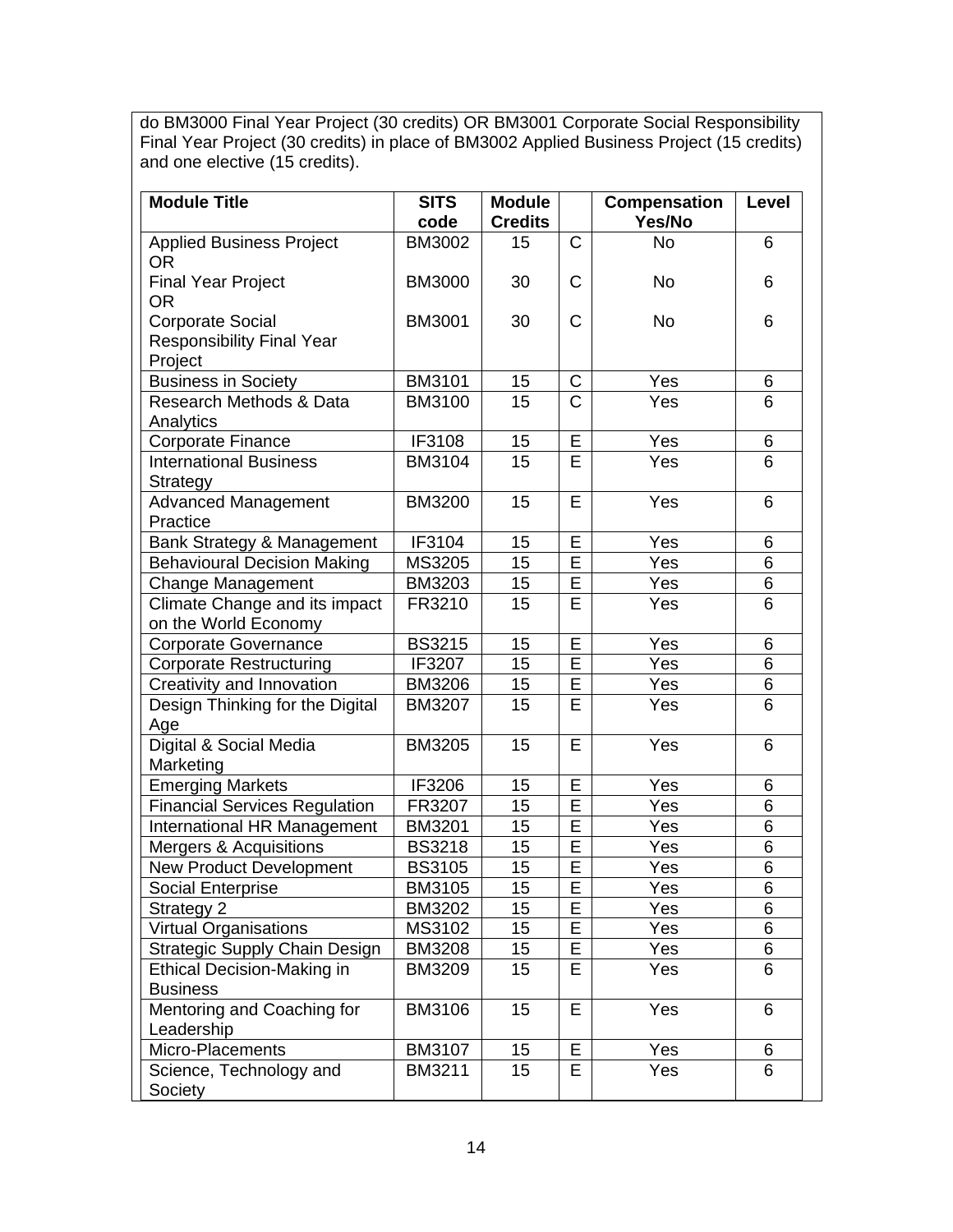This list of electives is an indication of the range of modules that can be on offer and is subject to change due to circumstances such as: enhancing or updating the quality and content of educational provision; responding to student feedback; academic staffing changes; the number of students in each programme; a lack of student demand for certain modules; or factors beyond the institution's reasonable control, such as meeting the latest requirements of a commissioning or accrediting body. For these reasons, not all the electives listed will be offered every year. New (additional or replacement) modules may also be added for these reasons.

The list of electives offered in a given year will be confirmed by  $1<sup>st</sup>$  September.

Certain electives may be pre-requisites for other electives you may wish to take later in the programme. Full details can be found in the individual Module Specifications and will be updated annually in your Course Handbook.

In view of the importance of foreign language skills and employability, you also have the opportunity to study extra-curricular (non-credit bearing) language courses in Arabic, French, German, Mandarin, Russian and Spanish.

# **TO WHAT KIND OF CAREER MIGHT I GO ON?**

The Business Management degree provides a sound basis for a career in business management, management consultancy, or in areas including finance, stockbroking, marketing and IT. Graduates of this degree are employed across a broad range of professions, and the course also provides a firm grounding for students setting out as entrepreneurs.

Graduates from the business management pathway acquire an appreciation of the range of functions and activities within an organisation and the interactions between them, which is particularly valuable if you are considering a consultancy role or an internal trouble-shooting role within a large organisation.

If you would like more information on the Careers support available at City, please go to: [http://www.city.ac.uk/careers/for-students-and-recent-graduates.](http://www.city.ac.uk/careers/for-students-and-recent-graduates)

## **WHAT STUDY ABROAD OPTIONS ARE AVAILABLE?**

You can choose to study abroad for a full year or for one term. You can also choose to combine studying abroad with a period of work experience.

Your Study Abroad options are:

#### **1. Term Abroad:**

Programme Details: If you are accepted on this programme you will spend the 1<sup>st</sup> term of your 2<sup>nd</sup> year of study at one of our partner universities abroad. You will take equivalent 2<sup>nd</sup> year modules in English at the overseas institution. You will then return to Bayes to complete the  $2<sup>nd</sup>$  term of your  $2<sup>nd</sup>$  year. Your term abroad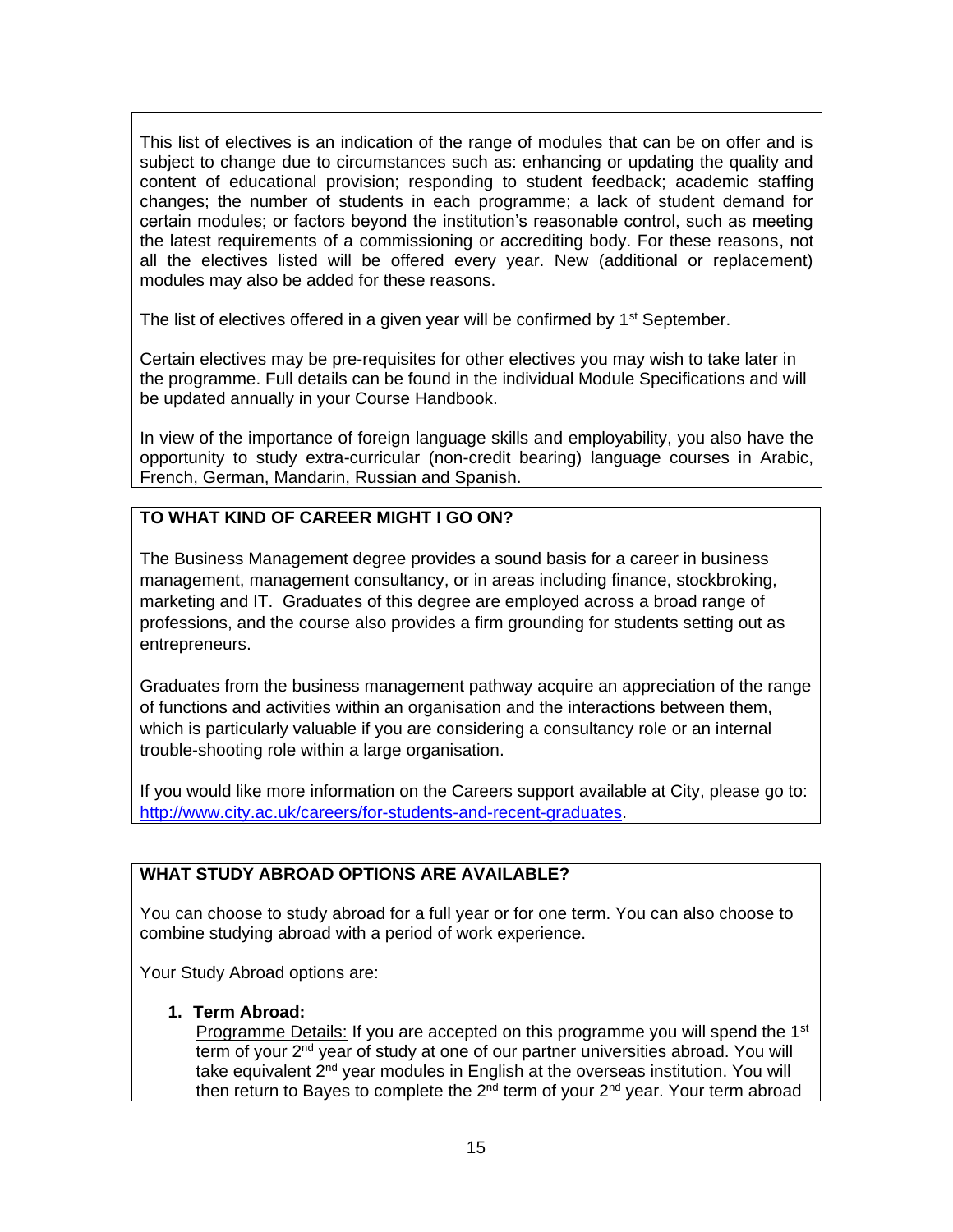will count for 60 credits towards your degree but not to your final award mark. If you take part in this programme you **are** permitted to also undertake a Placement Sandwich Year.

Eligibility criteria: You will be required to pass all year 1 assessments at first attempt and to achieve a minimum of 60% in each of your 1<sup>st</sup> year January examinations.

## **2. Sandwich Year Abroad:**

Programme Details: If you are accepted on this programme you will go abroad in between your 2<sup>nd</sup> and final year of study. Your year abroad will not count for credit but, if you pass all your assessments abroad, you will receive a Study Abroad endorsement as a recognised part of your degree. Within this programme you can choose from the following options:

- **a.** *Full year studying abroad:* You will study business school modules at a partner university abroad (you can also opt to go to two different partner universities abroad in each term if you wish). You can choose to study entirely in English or take some modules in the language of the partner university if you possess the required language skills.
- *b. Half year studying abroad and half year undertaking a work internship abroad:* You will spend one term studying business school modules at a partner university abroad and the other term undertaking a self-organised work internship abroad. During the study abroad term you can choose to study entirely in English or take some modules in the language of the partner university if you possess the required language skills.

**Eligibility Criteria: You will be required to pass your year 2 assessments at first** attempt.

In order to complete your degree on the International pathway you will be required to undertake one of the schemes listed above.

Studying abroad enables you to improve your language skills and develop future business contacts, and provides you with an international outlook on business.

## **WHAT PLACEMENT OPPORTUNITIES ARE AVAILABLE?**

Professional Work Placement Option

Programme Details: The Professional Work Placement programme is a recognised part of your degree, which is endorsed on your final degree certificate. It is undertaken during your 3<sup>rd</sup> year, giving you the opportunity to add a valuable additional year to your degree working for a professional organisation, either in the UK or abroad. You will then return to Bayes, after your Placement, to complete your final year.

The aims of the Professional Work Placement go beyond work experience. You will spend a period of 9 – 12 months within a professional working environment taking on real responsibilities whilst receiving a competitive salary. This option is intended to give you practical experience which can be related to the knowledge gained at University and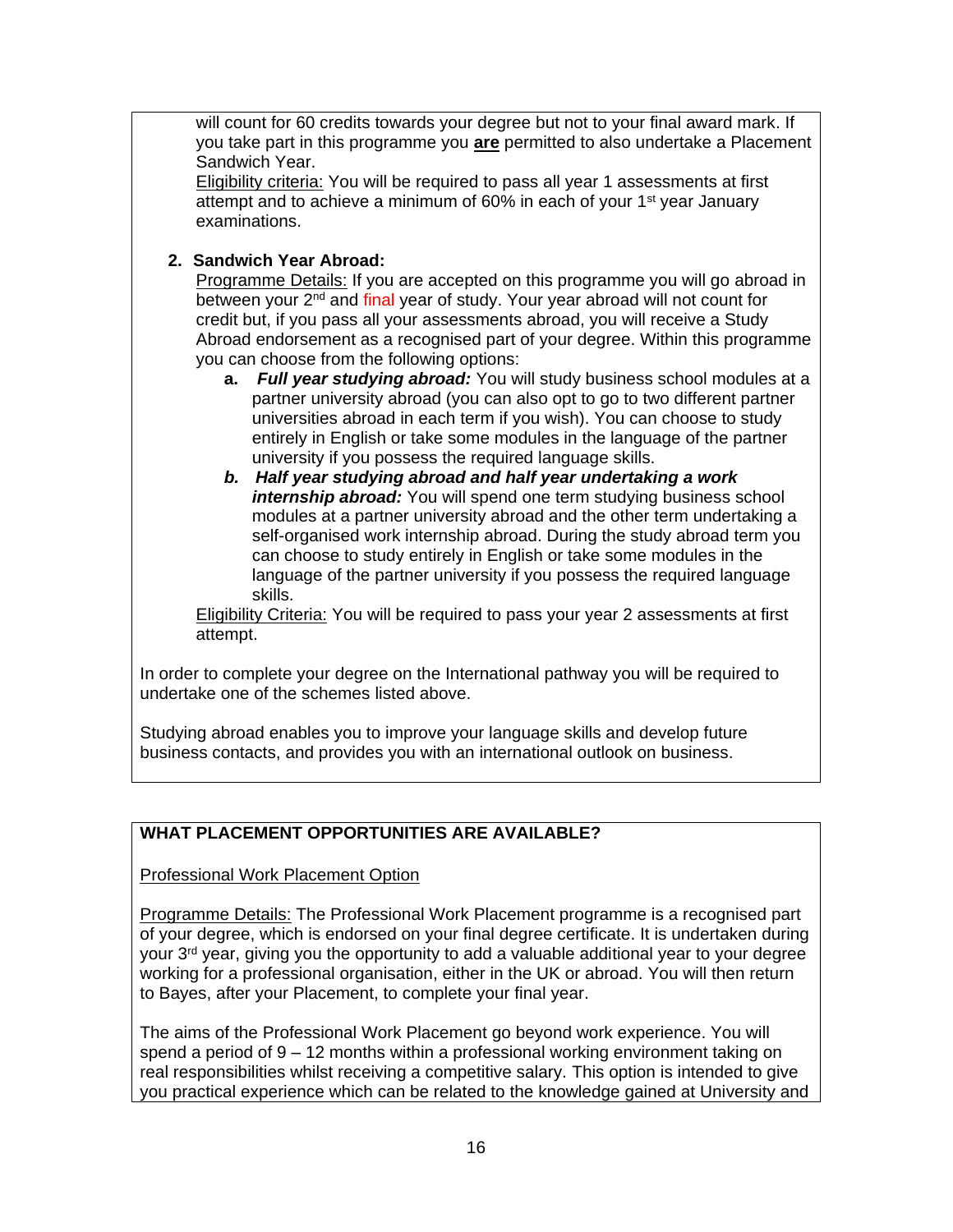is greatly valued by graduate employers. You also get the opportunity to explore the industry you would like to enter after graduation. You will develop key personal, transferable and professional skills, along with the added possibility of securing a graduate position on completing your placement.

**Eligibility:** You are required to pass all of your Year 2 assessments at the first attempt. However, students not meeting this requirement will be considered on a case by case basis.

#### Summer Internships:

Taken at the end of your  $2<sup>nd</sup>$  Year for a period of 4 – 12 weeks, this is a great opportunity to gain vocationally relevant work experience within a professional organisation. On completion of your internship you will receive a 'Certificate of Professional Experience'

Eligibility: No requirements

# **WILL I GET ANY PROFESSIONAL RECOGNITION?**

Our current professional accreditations will be re-applied for when module specifications are signed off and sample assessments can be produced.

Please note that recognition of prior learning awards can change at any time in response to qualification framework changes. Any changes will be communicated to you as soon as they are confirmed.

## **HOW DO I ENTER THE PROGRAMME?**

For A-level students our standard offer is BBC.

In addition, GCSE Maths (grade B) and English Language (grade C) or equivalent are required for A Level students.

For International Baccalaureate students our standard offer is 28 points overall, with minimum 4 in Maths at standard level.

For BTEC students our standard offer is Distinction Distinction Merit. In addition, GCSE Maths (grade B) and English Language (grade C) or equivalent are required for BTEC students.

For students whose first language is not English, evidence of English language proficiency is required.

IELTS: 6.5 with a minimum of 6 in any unit.

Pearson Academic English: 58 overall with a minimum of 50 in any component